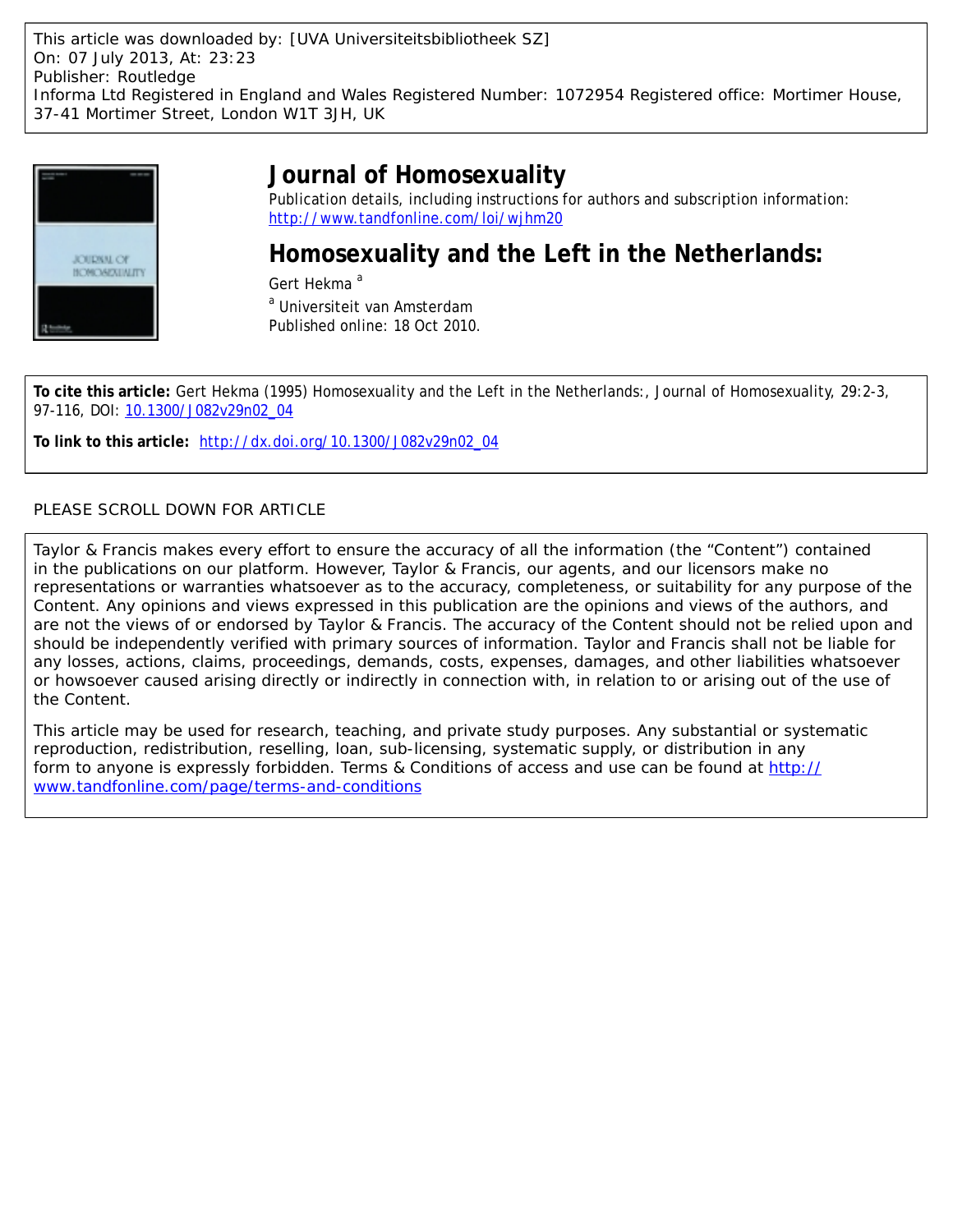## Homosexuality and the Left in the Netherlands: 1890-1911

Gert Hekma

Universiteit van Amsterdam

**SUMMARY.** The attitudes of the Dutch socialist left toward homosexuality are examined, drawing upon a wide range of sources. At the end of the nineteenth century, a political debate on prostitution heightened social interest in sexuality in its diverse forms. Medical literature on sexual perversion was another starting point for the growing discussion of homosexuality. These debates were joined by Dutch socialists of divergent opinions. Whereas some of them wanted to acknowledge the right of homosexuals who were born that way to express themselves, only one exceptional author defended the right to homosexual sex. But most socialists were prejudiced against homosexuality and generally endorsed Frank van der Goes's proposal to eliminate homosexual behavior while accepting the notion of an inborn homosexual orientation.

Beginning in the 1890s, homosexuality became a topic of public debate in the Netherlands. Medical doctors, journalists, politicians, and novelists discussed it openly, albeit cautiously. A wide range of

E 1995 by The Haworth Press, Inc. All rights reserved. *97*

Correspondence may be addressed: Voetboogstraat 7, 1012 XK Amsterdam, Netherlands. Email: hekma@sara.nl.

<sup>[</sup>Haworth co-indexing entry note]: ''Homosexuality and the Left in the Netherlands 1890-1911.'' Hekma, Gert. Co-published simultaneously in *Journal of Homosexuality* (The Haworth Press, Inc.) Vol. 29, No. 2/3, 1995, pp. 97-115; and: *Gay Men and the Sexual History of the Political Left* (ed: Gert Hekma, Harry Oosterhuis, and James Steakley) The Haworth Press, Inc., 1995, pp. 97-115; and *Gay Men and the Sexual History of the Political Left* (ed: Gert Hekma, Harry Oosterhuis, and James Steakley) Harrington Park Press, an imprint of The Haworth Press, Inc., 1995, pp. 97-115. Multiple copies of this article/chapter may be purchased from The Haworth Document Delivery Center. [1-800-342-9678 9:00 a.m. - 5:00 p.m. (EST)].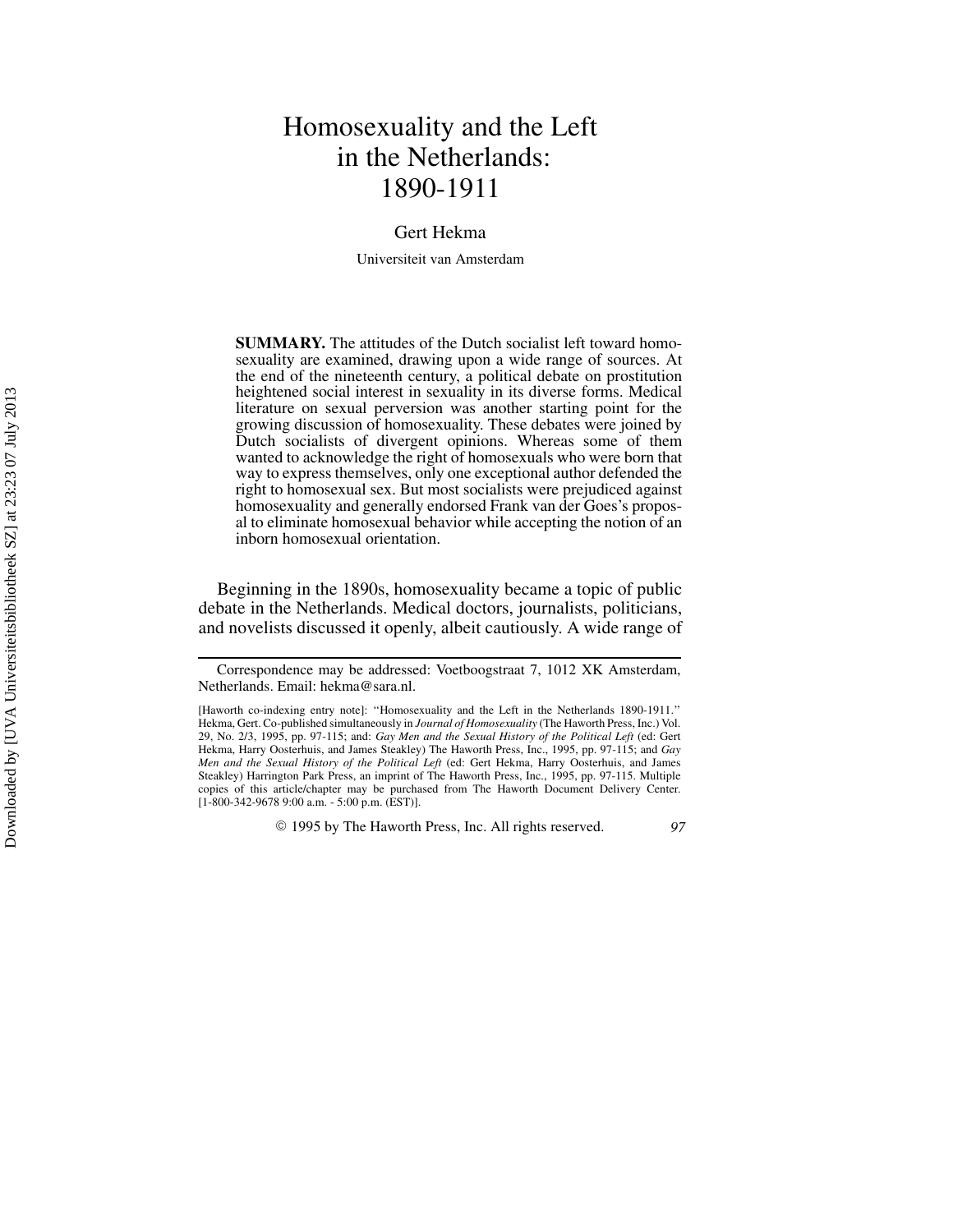views was expressed, from extremely conservative to rather libertarian. It was initially an open debate in which many viewpoints were heard. In 1911, the criminalization of homosexual ''lewdness'' with minors ended two decades of effervescent discussions.<sup>1</sup>

Dutch socialists took a very ambivalent position in this debate. By 1890, the anarchosocialist Social Democratic League (Sociaaldemocratische Bond) of Ferdinand Domela Nieuwenhuis was losing ground among the electorate. To my knowledge, it never took a public position on the issue of homosexuality. The year 1894 brought the founding of the Social Democratic Workers Party (Sociaaldemocratische Arbeiders Partij, or SDAP), which quickly regained the lost left votes. Many of its leaders, including Frank van der Goes, Florentius Marinus Wibaut, Louis Heijermans, Louis Maximiliaan Hermans, Willem Adriaan Bonger, and Pieter Jelles Troelstra, also discussed homosexual love.

When considering the statements made by Dutch socialists on homosexuality, we must recall two key concerns of the fin de siècle. First, sexuality had emerged as a social question, largely through the national debate on prostitution, and this debate strongly influenced the perception of homosexuality at the turn of the century. Next, we should also bear in mind that homosexuals themselves as well as psychiatrists developed a new theory of male love, also coining at this time a new terminology with such concepts as ''homosexuality," "uranism," and "sexual inversion." Moreover, we need to ask what an educated public could even know about homosexuality. I will therefore introduce some information on homosexuality in literary circles and on the level of press coverage in various periodicals that dealt extensively with sexual questions.

#### *THE DEBATE ON PROSTITUTION*

Recent publications have thrown a clear light on the debate on prostitution in nineteenth-century Western Europe. Health professionals sought to prevent venereal diseases through the medical control of prostitution, but these efforts were generally unsuccessful from both medical and political points of view.2 The incidence of venereal disease failed to decrease appreciably, and the political support that liberals contributed to such efforts diminished as Chris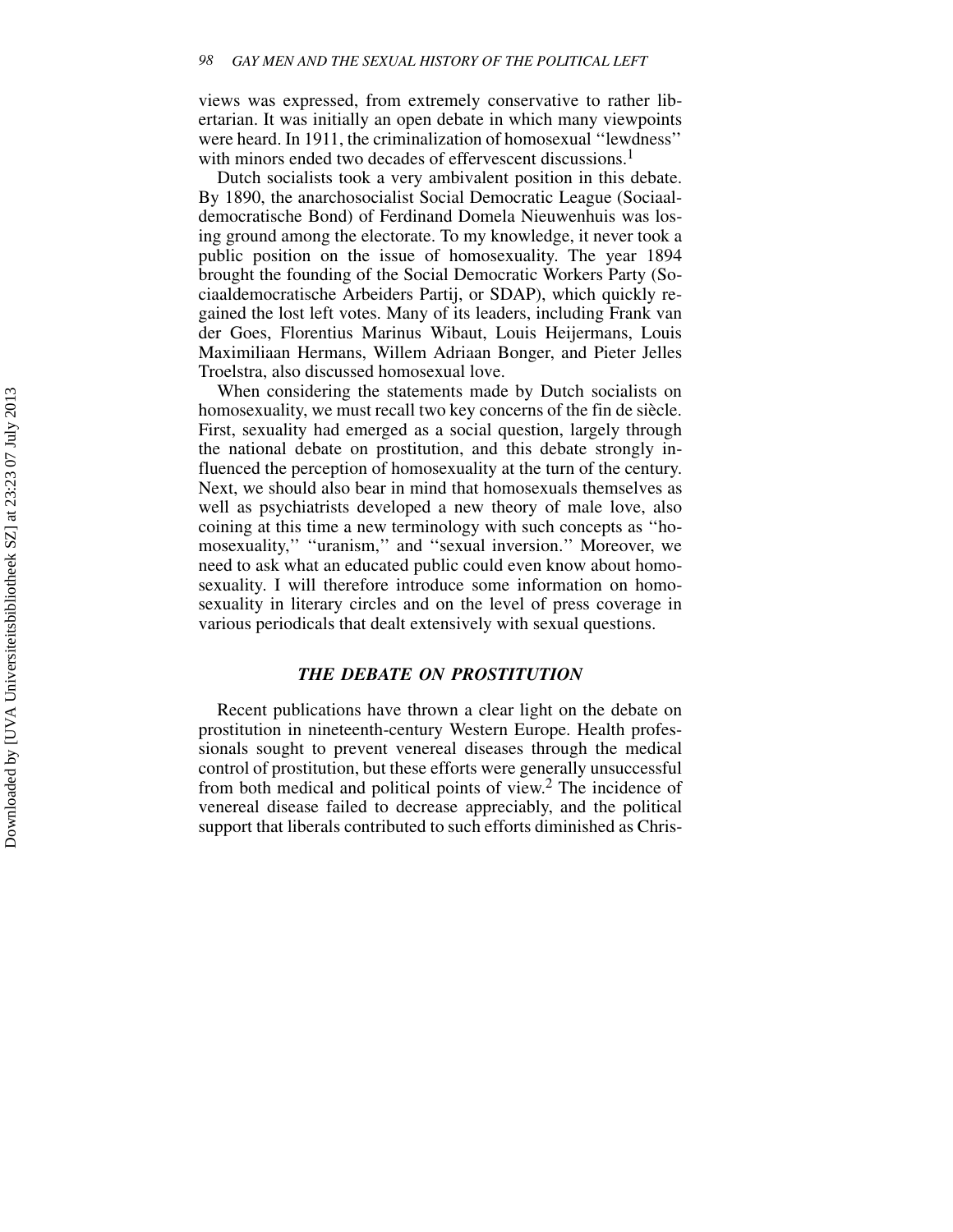tian political parties, feminists, and socialists began to question the ethical side of the medical control of prostitution. The Christian parties were opposed to it because they considered any such measures tantamount to the tacit legalization of sin; feminists were opposed to it because hygienic measures implied stigmatization of and discrimination against women; and socialists were opposed to it because it meant sacrificing lower-class women to bourgeois immorality. Christians, feminists, and socialists thus united in the struggle against prostitution, regarding it as a manifestation of atheistic, liberal immorality, of male chauvinism, and of capitalist decadence, respectively. In the Netherlands, this broad coalition defeated the liberals and the medical profession. National policy was changed, and free clinics for venereal diseases were instituted in the place of medical control of prostitutes.3

One important issue in the debate centered on male and female sexuality. Liberals and medical practitioners tended to regard male sexuality as simply irrepressible. From this perspective, males had to be granted sex in the precincts of prostitution, for otherwise their desires would endanger bourgeois daughters and female servants- or would find another outlet, such as masturbation and other vices. Dutch abolitionists, on the other hand, stoutly maintained that men could and should live in sexual abstinence, following the example of most women. The solution to the problem of male sexuality, they argued, was not legalized prostitution but improved possibilities for marriage, especially among the lower classes, as well as sex education. One Christian merchant marine captain wrote to the abolitionist *Het Maandblad: Getuigen en Redden* (The Monthly: Confess and Save)-which immediately exploited his remarks by publishing his letter as a pamphlet-that sailors were certainly able to practice sexual abstinence for long periods and indeed did so, as he and his colleagues could attest from their experience on board ships.<sup>4</sup> Quite a different viewpoint was advanced by a regulationist doctor who had been a naval surgeon for many years: he reported that many men sinned alone or with a same-sex shipmate.5 A confirmation of the latter viewpoint was provided by the first autobiographical case study by a Dutch homosexual, which appeared in 1893 in *Psychiatrische Bladen* (Psychiatric Papers): here a naval officer confessed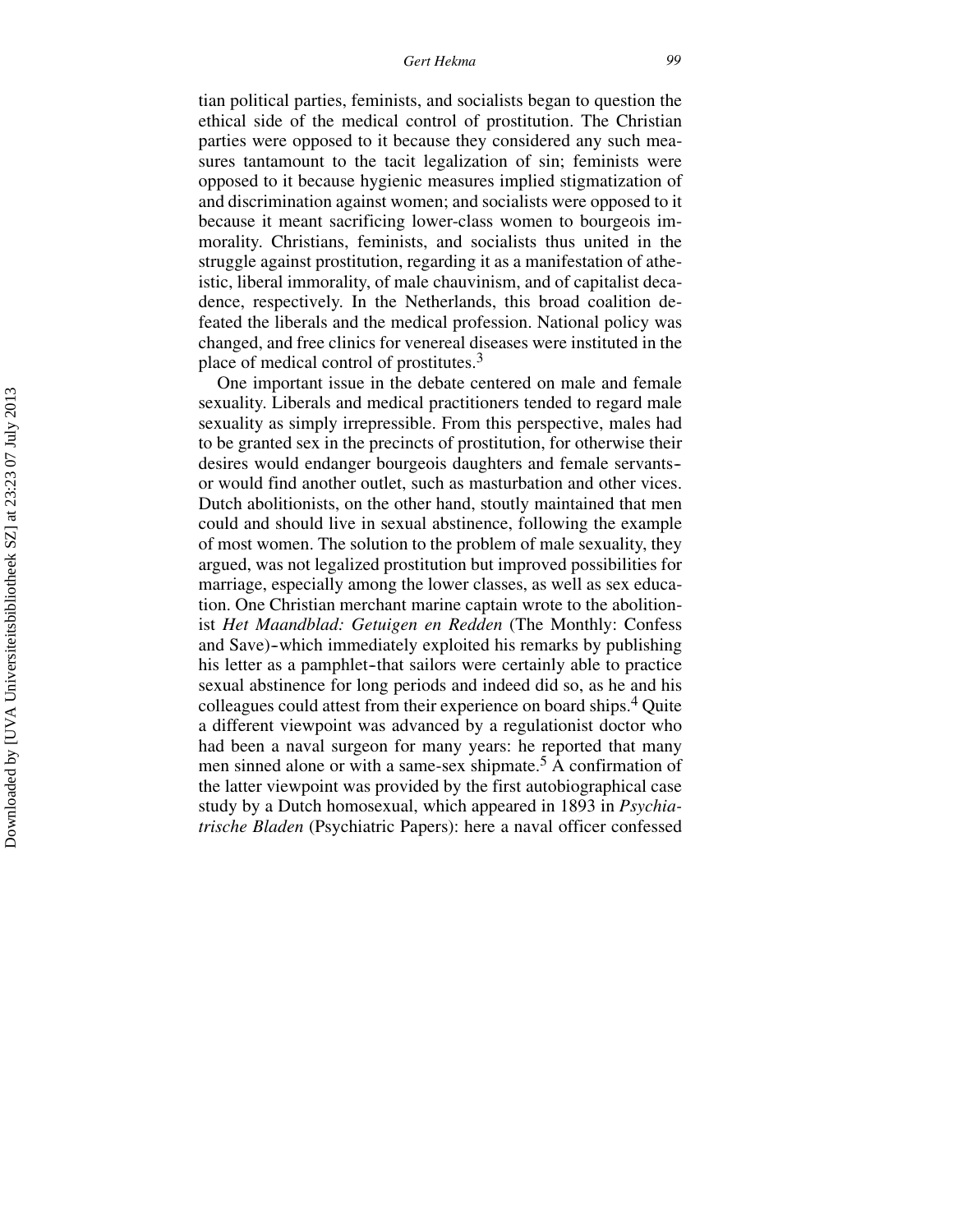to having had numerous homosexual contacts on board ships, both with other "urnings" and with normal sailors.<sup>6</sup>

Contrary to many published studies interpreting the fin de siècle as a period of sexual revolution, we can only state that in the Netherlands the liberal cause went down to defeat; the future would bring not sexual liberation, but male abstinence and heterosexual married life. This development seemed to fulfill Friedrich Engels's prediction for the future under socialism: man will be monogamous as woman already is.<sup>7</sup> Socialists supported the heterosexual policy wholeheartedly.

### *THE MEDICALIZATION OF HOMOSEXUALITY*

Another effect of the debate on prostitution was the emergence of public discussion on homosexuality. Once the abolitionists had achieved their primary goal, they broadened their campaign and started to specify new sexual problems such as abortion, pornography, child abuse, incest, and unnatural vices. Queer love and sex certainly had flourished under the cover of normal prostitution, which meant that these pleasures also came under attack in the course of the abolitionist campaign of the 1890s. It is entirely likely that young men with homosexual preferences entering the sexual scene embraced the abolitionist critique of sexual promiscuity. They may have rejected sexual pleasures in favor of sexual abstinence, as did their socialist and feminist friends;<sup>8</sup> but they had no future in marriage.

A new theory and a new reality of homosexuality came into being in the nineties. What had been regarded as licentious practices of inverted lovers addicted to sodomitical pleasures due to decadence or advanced age was now transformed into the biological destiny of born homosexuals. Male-male lust had been part and parcel of libertine lifestyles; now it became a personal identity, explainable in terms of innate factors. Parallel to hermaphroditism, homosexual preference was regarded as the psychic side of a physiological peculiarity. As defined by the German jurist Karl Heinrich Ulrichs, a male homosexual was a female soul in a male body.<sup>9</sup> Ulrich's paradigm had many practical consequences, but the most significant for socialist theory was the possibility of differentiating a way of acting-this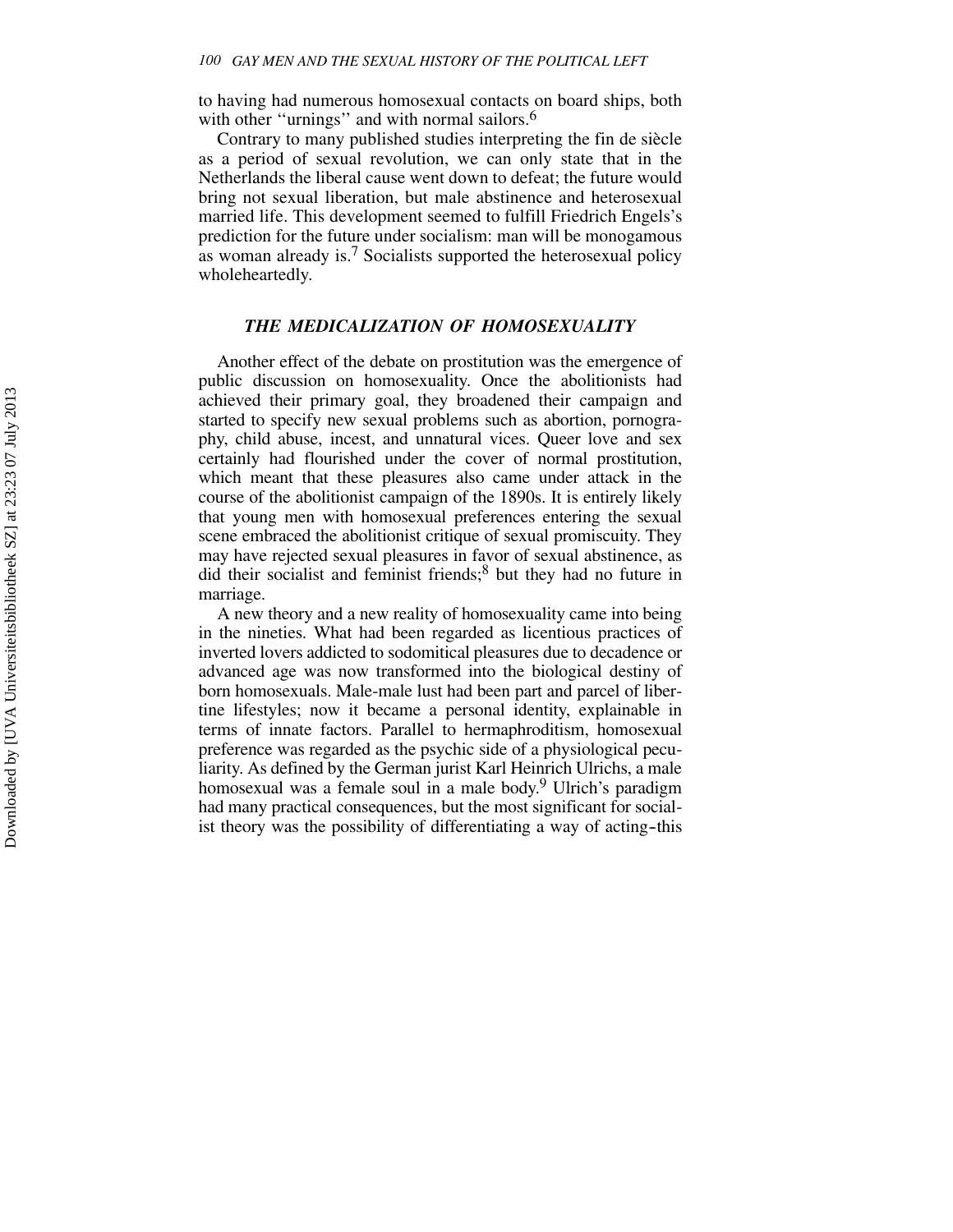man carries out homosexual practices-from a state of being-this man is a homosexual. Basing their pleas on the state of being, the advocates of homosexual emancipation were rather unclear as to whether or to what extent being a homosexual even meant having homosexual sex. The socialists would later follow this lead with their apologetics for the right to be a homosexual while simultaneously affirming the necessity of sexual abstinence outside of marriage. This captures the fundamental ambivalence of socialism toward homosexuality.

#### *SOCIALISTS' ACQUAINTANCE WITH HOMOSEXUALS*

Finally, we must consider the actual presence of homosexuals and homosexuality in socialist circles. From the outset, some socialist leaders-notably Van der Goes and Wibaut-were deeply involved in Aestheticism, the modernist literary current of the eighties which aspired to a renewal of the arts in the Netherlands. Van der Goes was coeditor of *De Nieuwe Gids* (The New Guide), the leading journal of this movement, and Wibaut wrote for it. In 1890, Van der Goes, Lodewijk van Deyssel (pseudonym of Karel Alberdingk Thijm), and Frederik van Eeden engaged in a heated debate on socialism and art. The leader of the movement, Willem Kloos, was a tormented homosexual whose finest poetry was inspired by affairs of passion. The veiled love lyrics he exchanged with Albert Verwey, another Aestheticist poet, were published at that time, Verwey's part under the title ''Of a Love Named Friendship.''<sup>10</sup> Van Deyssel's second novel, *De kleine republiek* (The Little Republic, 1888), was clearly homoerotic and foregrounded the theme of special friendship in a boarding school. This book was decidedly autobiographical, for Van Deyssel himself had been expelled from the renowned Catholic boarding school Rolduc because of his involvement in a special friendship.<sup>11</sup>

Arnold Aletrino, a physician and a novelist who was both a friend of Van der Goes and a regular contributor to *De Nieuwe Gids*, emerged as the first spokesman of homosexual emancipation in the Netherlands in 1897.12 Aletrino was probably not a homosexual but a sexual sadist.<sup>13</sup> His friend and pupil Jacob Israël de Haan was to be far more open about his sexual preferences. De Haan is perhaps best described as a sadomasochistic and pedophile homosexual, and from 1904 on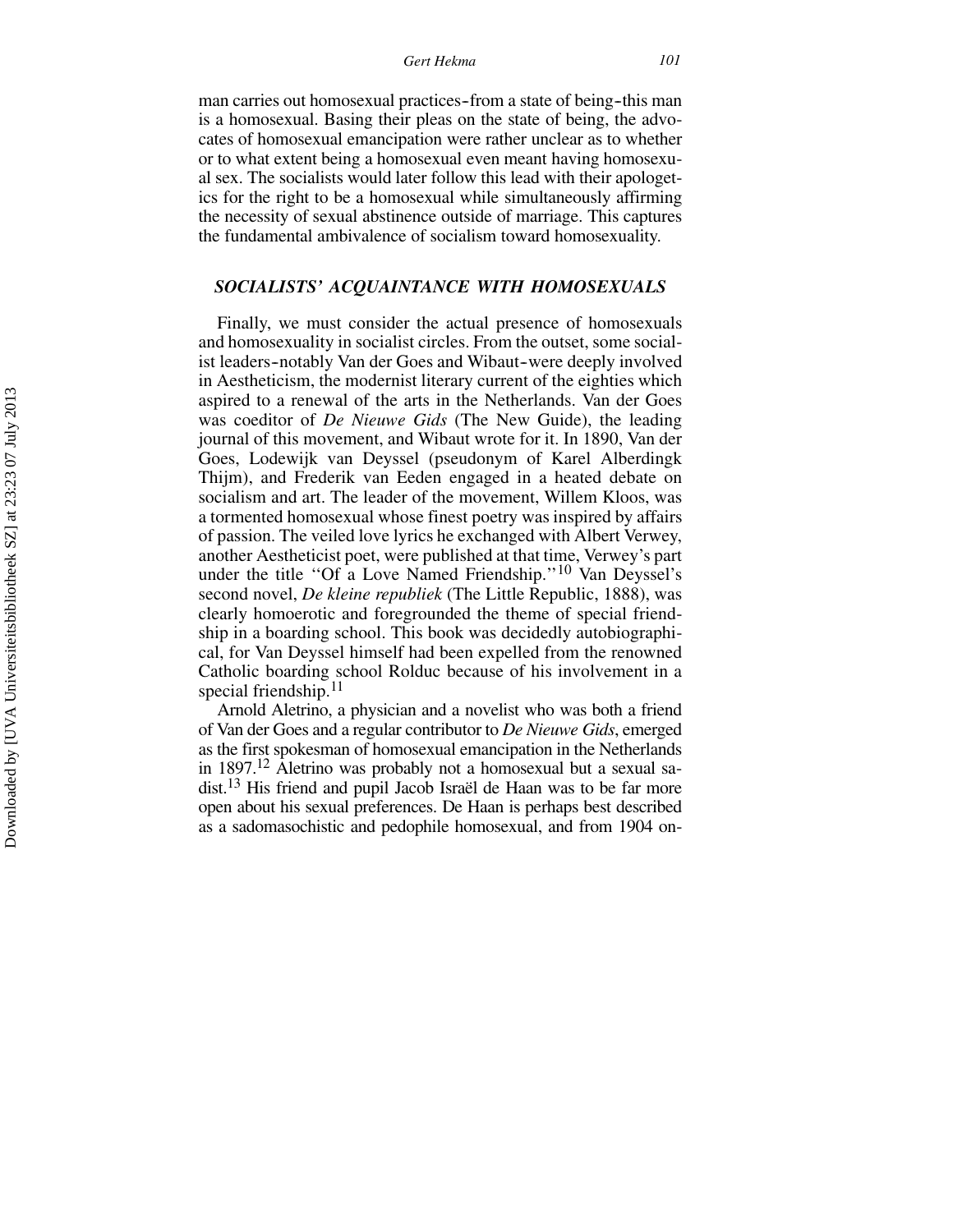wards he was at the center of major scandals.<sup>14</sup> Lucien Sophie Albert Marie von Römer, almost certainly a bisexual, was the second and most important advocate of homosexual emancipation in the first decade of the twentieth century; he also participated in progressive and socialist circles and wrote on homosexuality for socialist journals.<sup>15</sup> Finally, the leading socialist poet Carel Steven Adama van Scheltema was a bisexual, but his preference was closely guarded. Thus, Dutch socialists may well have known homosexuals personally; but as documented by the correspondence of Adama van Scheltema with his best friend, the mathematician Luitzen Egbertus Jan Brouwer, the subject of homosexual practices was absolutely taboo.<sup>16</sup> De Haan alone took a public stand in defense of his homosexual desires.

Beginning in the 1880s, the Dutch press occasionally mentioned pederastic and sodomitic scandals. Based on such reports in the daily press, brief articles in *Het Maandblad: Getuigen en Redden* served up such scandals with considerable regularity.<sup>17</sup> And as we will see in the following section, socialist-oriented journals also exploited this sort of press coverage, which inevitably conveyed a negative image of inverted lovers. These accounts were thus brought to the attention of a broad socialist readership. Moreover, sexual perversions were also treated from 1887 onwards in books and pamphlets, mostly translations from the French.18 Although these publications had a semischolarly tone, they certainly targeted a reading public interested in pornography, as did the periodical press.

## *SOCIALISTS AND HOMOSEXUALITY*

In the following, I will describe in some detail four contexts in which socialists devoted attention to homosexuality. First, in the 1890s, the socialist-oriented yellow press exposed and denounced inverted lovers. Second, in 1904, De Haan was discharged as editor of the children's column of the socialist daily *Het Volk* (The People) after publishing an outspokenly homosexual novel, *Pijpelijntjes* (Pipelines). Third, from 1904 on, advocates of homosexual emancipation and socialists discussed homosexuality in several socialist journals. And finally, in 1911, the Christian government introduced new sex laws that penalized, among other things, ''lewdness'' with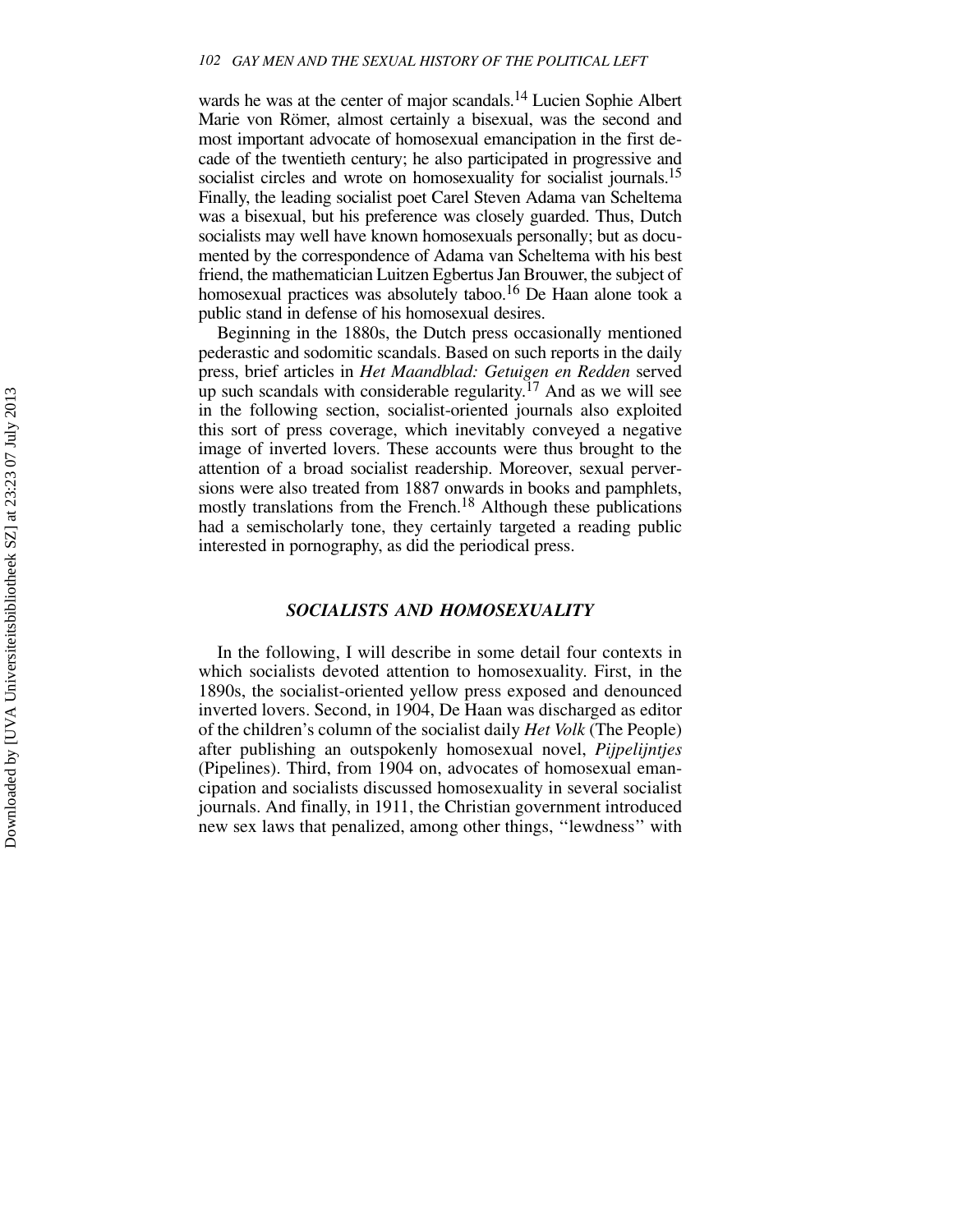same-sex minors. Dutch socialists played a prominent role in the parliamentary debates on these laws.

## *THE YELLOW PRESS*

The socialist yellow newspaper *De Roode Duivel* (The Red Devil) edited by Louis Maximiliaan Hermans, who later became a socialist delegate to the parliament, took a stance opposed to crown, church, and capital. Late in 1893, it mentioned two noblemen from The Hague apprehended in an act of ''unnatural fornication'' and commented ironically: ''Unnatural fornication and the rape of innocent girls have a good chance of becoming civic virtues, for the nobility and clergy are cultivating them assiduously.<sup> $19$ </sup> Some weeks later, the rape of several boys by a Catholic priest was mentioned.<sup>20</sup> Jokes linking pederasty and Catholicism appeared in several other issues of the year  $1894<sup>21</sup>$  One of these issues also pilloried a ''child rapist, baronet Van Heeckeren.''22 In 1897, when a Protestant teacher had been accused of pederasty, the famous Calvinist leader Abraham Kuyper was implicated in a joke; *De Roode Duivel* suggested that he had learned these sins from close reading of the Bible.<sup>23</sup> Some weeks later, after the police closed a male bordello in Arnhem, *De Roode Duivel* commented: ''Several highranking men are leaving the city in a hurry, fearing involvement in the scandal of pederasty and male love. Numerous large mansions stand empty as an advertisement of the morals of our highest classes."<sup>24</sup> New jokes on this case followed a week later.<sup>25</sup> In the summer of the same year, the doctor of the Amsterdam prison was the object of a sneer: his rectal temperature was said to have risen enormously since he learned he could return to his job in prison.<sup>26</sup> At the end of the year, the journal announced that it was ceasing publication because of its linkage with a new weekly, *De Amsterdamsche Lantaarn* (The Amsterdam Lantern), which was even more scandalous.27 Aiming at heightened respectability, the socialists now had to abandon the terrain of yellow journalism, and Hermans himself became a member of parliament.

Bram Cornelisse, the editor of *De Amsterdamsche Lantaarn*, another socialist-oriented yellow newspaper, started his journalistic career in 1897 with a leaflet entitled ''Ontmaskering! Geen genade!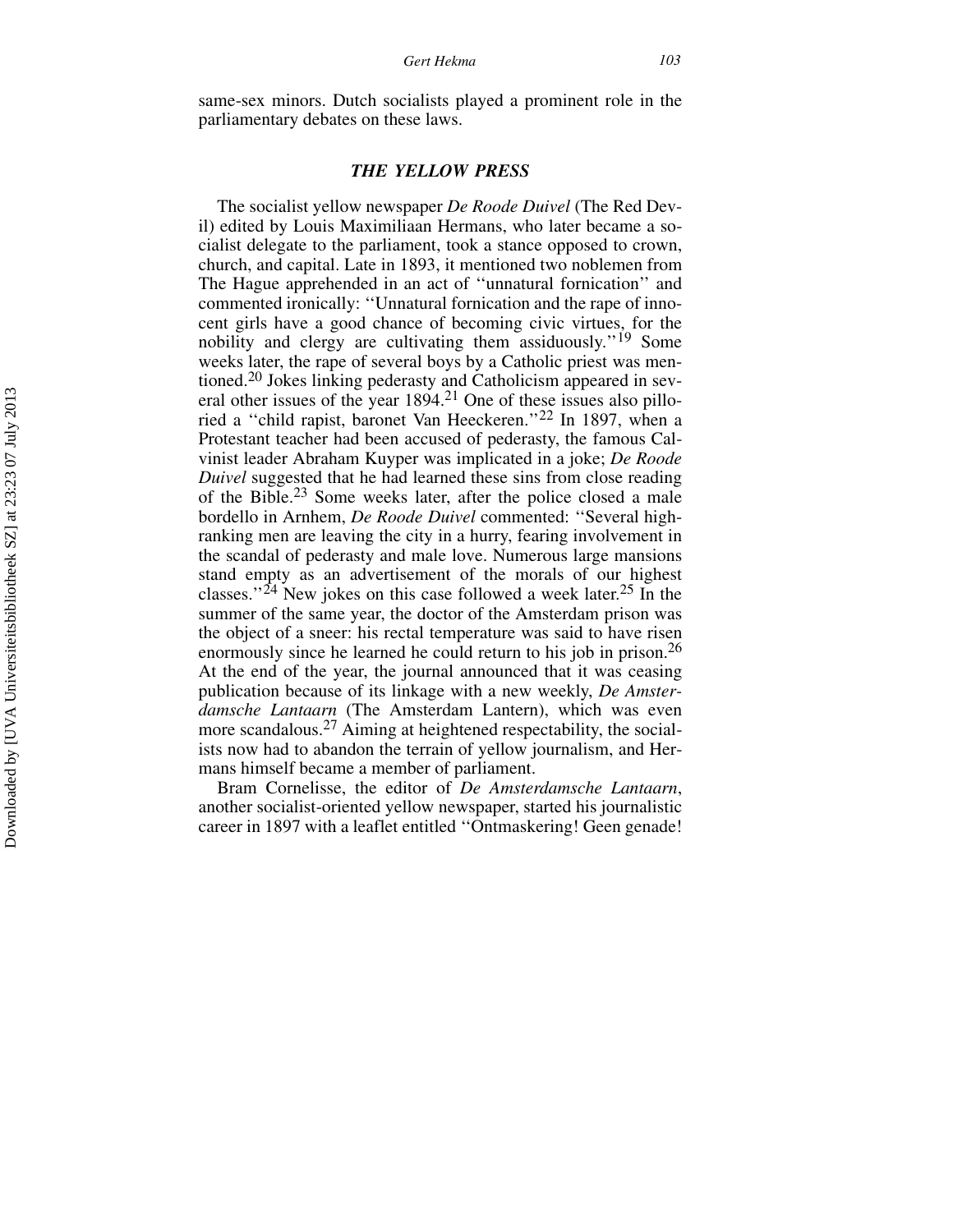Onthullingen uit de Sodom-Sociëteit'' (Unmasking! No Mercy! Revelations from the Sodom-Society) concerning a beerhouse where sodomites gathered. According to Cornelisse, the owner, one George Hermans, was a sodomite who sold quack cures for venereal diseases, providing him with the opportunity ''to give rein to his dissolute passions.'' Any normal visitor who happened into this bar would be sickened by the caresses exchanged among males, and as a socialist Cornelisse declared his indignation at portraits of the royal family prominently displayed here. (Royalism appears to be a longstanding feature of the Dutch gay world.) Cornelisse went on to recount the story of one young man who had been asked by George Hermans whether he was willing to serve as secretary to a rich man: as soon as he had discerned the debauched intentions of this male procurer, the youngster had fled in utter disgust.<sup>28</sup>

Beginning with the first issue of *De Amsterdamsche Lantaarn* on September 17, 1897, Cornelisse launched a series entitled ''In the Pillory.'' The first victim selected for exposure was George Hermans.29 The same issue mentioned an inquiry in the Amsterdam City Council concerning indecent publications that were being freely distributed in the city, presumably the aforementioned pamphlet. Cornelisse indeed considered himself a target of this inquiry, for he immediately responded by asking whether the City Council intended to defend the pederasts and child abusers he was denouncing.<sup>30</sup> The third issue brought a confirmation of the effectiveness of Cornelisse's pillory: the windows of Hermans's beerhouse had been smashed-as would soon be revealed-by Cornelisse himself!<sup>31</sup> He ultimately received a one-week jail sentence for this offense.<sup>32</sup> Subsequent issues continued to excoriate many inverted lovers in a somewhat veiled manner, and yet another sodomites' bar was placed in the pillory.<sup>33</sup> Cornelisse's anti-pederastic scandal mongering continued throughout 1898. The next year, he joked about the possible foundation of a ''pederasts' club'' which would certainly obtain royal assent.<sup>34</sup> (Royal assent was in fact finally granted to a Dutch homosexual emancipation organization in 1973, sixty-one years after the movement was founded.) Although Cornelisse's weekly continued to appear for five more years, no copies have survived, so we can no longer trace the course of its anti-homosexual crusade.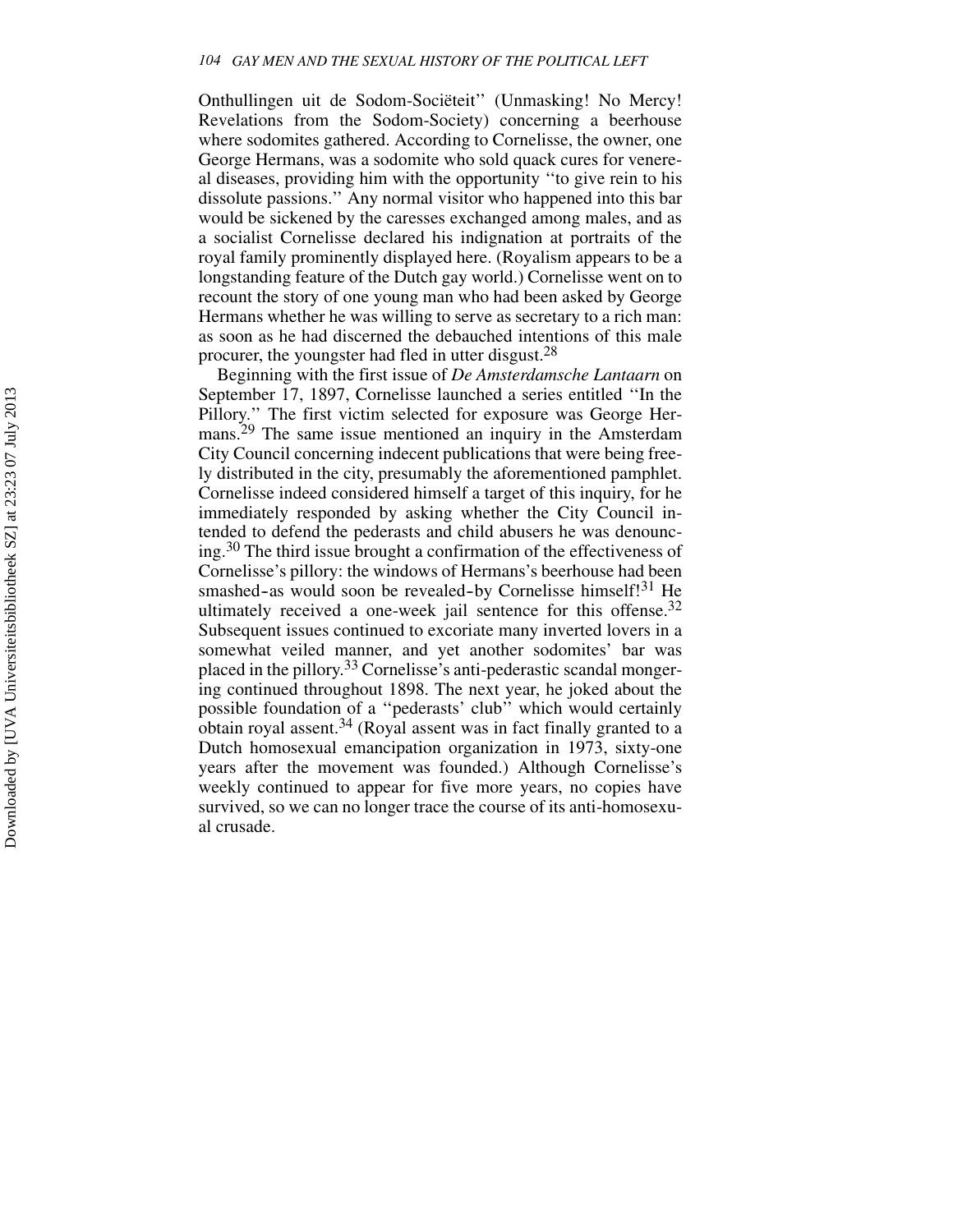Just as *De Roode Duivel* had denounced pederasts among the clergy, nobility, and upper bourgeoisie, Cornelisse frequently pilloried inverted lovers in *De Amsterdamsche Lantaarn*. His attacks were not limited to high-ranking men, for his main target was the gathering places of pederasts in Amsterdam. All the while, he was also exposing bordellos, prostitution, and incest. Whereas *De Roode Duivel* had been more interested in political scandals, Cornelisse made sexual scandals his trademark. We do not know what happened to George Hermans and his bar after Cornelisse's exposé, but the second bar that he denounced was closed a short time later. All in all, the socialist yellow press participated in upholding an abhorrent image of homosexuality, depicting it primarily as a vice of patricians or priests and using this argument to draw the working class into the SDAP.

## *THE JACOB ISRAËL DE HAAN SCANDAL*

In 1904, Jacob Israël de Haan, a Jewish gay novelist and later a poet, provoked a scandal with his first novel *Pijpelijntjes*. <sup>35</sup> The book's protagonist was a promiscuous boy-lover and homosexual masochist. At the time, De Haan was responsible for the children's column in the socialist daily *Het Volk*, a position from which he was abruptly dismissed following the novel's publication; he was simultaneously fired as a schoolteacher. Clearly autobiographical in character, *Pijpelijntjes* discussed the lives and loves of two students named Joop and Sam-the actual nicknames of De Haan and Arnold Aletrino, who was a physician at that time. Aletrino, to whom the book was dedicated, had courageously and publicly defended homosexuality as a sexual preference (but not as a sexual practice) both in the leading Dutch psychiatric journal and at the Fifth Congress for Criminal Anthropology, which had drawn a learned audience-including Cesare Lombroso-to Amsterdam in 1901.<sup>36</sup> Aletrino had probably helped De Haan in his coming out as a homosexual, but De Haan went too far when he depicted him as a sadomasochistic bisexual (Aletrino was at the time in his second marriage; his first wife had committed suicide)-too far both for Aletrino and for his own financée. They bought up nearly the entire first edition of the novel and had it destroyed. Shortly afterward, De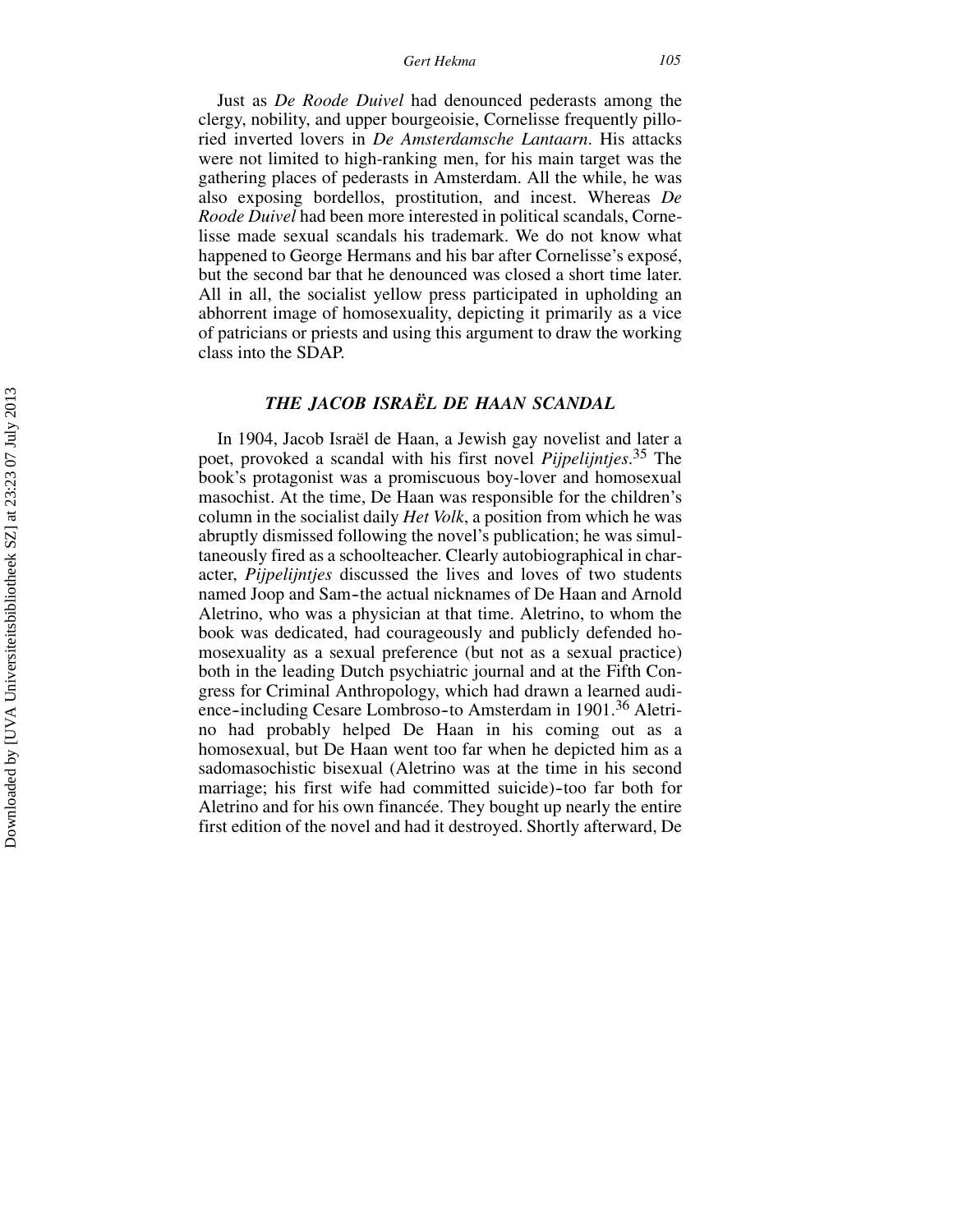Haan published a revised edition, without the dedication to Aletrino and with two new names for the leading characters; on the other hand, the second edition of the novel was even more homoerotic than the first.37

The SDAP was in a difficult situation. It was election time, and the Christian parties were using homosexual emancipation as championed by Aletrino and Von Römer to attack liberal and socialist institutions. The socialists were simultaneously engaged in a quarrel with the Christian parties over the issue of socialist teachers, arguing that there was a distinction between teachers' politics and their profession, and that socialists were entirely capable of teaching neutrally to non-socialist children. But with the publication of *Pijpelijntjes* by the children's columnist of their own daily, the socialists were not only embroiled in a homosexual scandal but snared in a contradiction: they were disregarding a journalist's professional capabilities and firing him because of his morality. For some time, letters were exchanged in *Het Volk* between De Haan and Pieter Lodewijk Tak, the editor and president of the SDAP, with many readers and party leaders commenting. In 1905, De Haan published an *Open brief aan P. L. Tak* (Open Letter to P. L. Tak), a verbose and rather ineffectual defense. He attacked the hypocrisy, stupidity, and cultural barbarism of the socialists but continued to hope for clemency from the socialist leadership. Tak-himself a bachelor--remained quite firm: male love could be discussed by scholars, but not in literature, for books such as De Haans' would incite readers to sexual perversions. He regarded it as out of the question to employ a children's columnist who had written such a harmful book.<sup>38</sup>

Despite this setback, De Haan went on writing homosexual novels and poetry, staunchly adhering to his uncompromising vision of justice. After a journey to Russia, he authored a pamphlet against the tsarist prison system<sup>39</sup> as well a second gay novel, *Pathologieën* (1908), with pronounced decadent and sadomasochistic thematics. A Zionist, De Haan moved to Palestine at the end of World War I but, angered by the unwillingness of the Zionists to cooperate with the Arabs, joined the anti-Zionist movement of orthodox Jews who had coexisted with the Arabs in Palestine for centuries. For this ''betrayal,'' De Haan was slain in 1924 by Zionists who sought to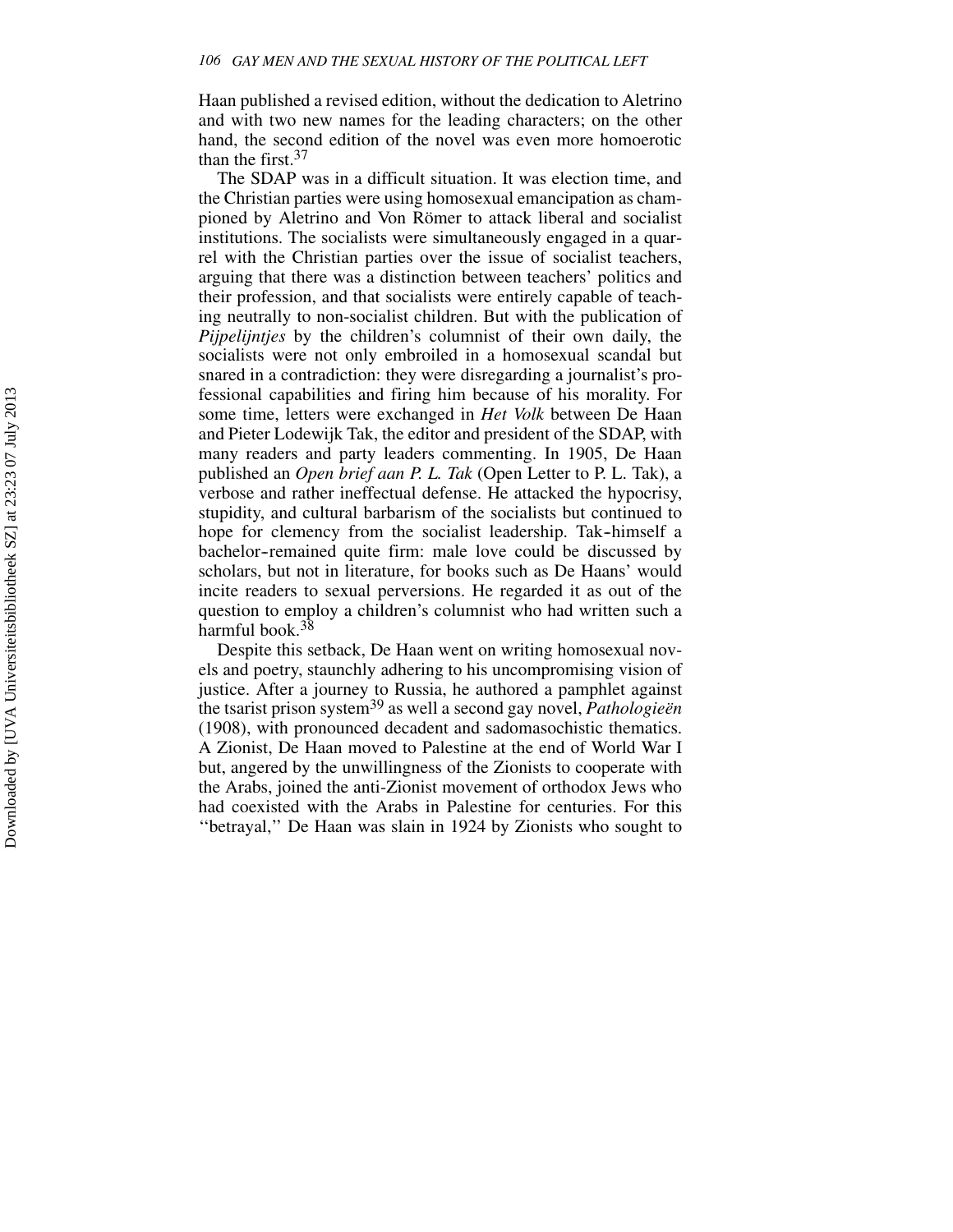pin the blame on the Arabs, suggesting that they had murdered De Haan because of his pederasty. De Haan died as an advocate of some of the twentieth century's losers: Palestinian Arabs, Russian prisoners, and Western European homosexuals.

## *HOMOSEXUAL EMANCIPATION AND DUTCH SOCIALISM*

Lucien von Römer, a physician and scholarly collaborator of Hirschfeld, was the most outspoken advocate of homosexual emancipation in the Netherlands in the first decade of the twentieth century. He authored books, lengthy essays for Hirschfeld's *Jahrbuch für sexuelle Zwischenstufen* (Yearbook for Sexual Intermediates), a number of pamphlets against both the Christian political leader Abraham Kuyper and a university professor who had dared to declare the *Jahrbuch* tendentious, and some articles for the socialist press.

The debate sparked by Von Römer began with his lecture on homosexuality for the Reinlevenbeweging (Pure Life Movement), a Christian-socialist movement that promoted the sort of sexual mores favored by the abolitionists. They maintained that sexual relations were permissible only for heterosexual couples when procreation was possible and love was present. All other sexual practices, especially prostitution and masturbation, but also homosexuality and lustful heterosexuality, were considered impure. Arguing that homosexuality was a natural sexual variation, Von Römer tried to get homosexual love placed on an equal footing with idealized heterosexual love. Most leaders of the Reinleven movement condemned this standpoint, as did Aletrino, who was willing to defend homosexuality only as an orientation, not as a practice. The Christian leader Kuyper joked that Von Römer was defending the sins of Sodom in the name of pure life.<sup>40</sup>

In the November 1904 issue of the theoretical journal of the SDAP, *De Nieuwe Tijd* (The New Age), the socialist physician Louis Heijermans discussed Von Römer's and Hirschfeld's theories. If homosexuals were natural variations, he argued, then they were certainly biological zeroes (''non-valeurs''). Since it did not contribute to human propagation, homosexuality was characterized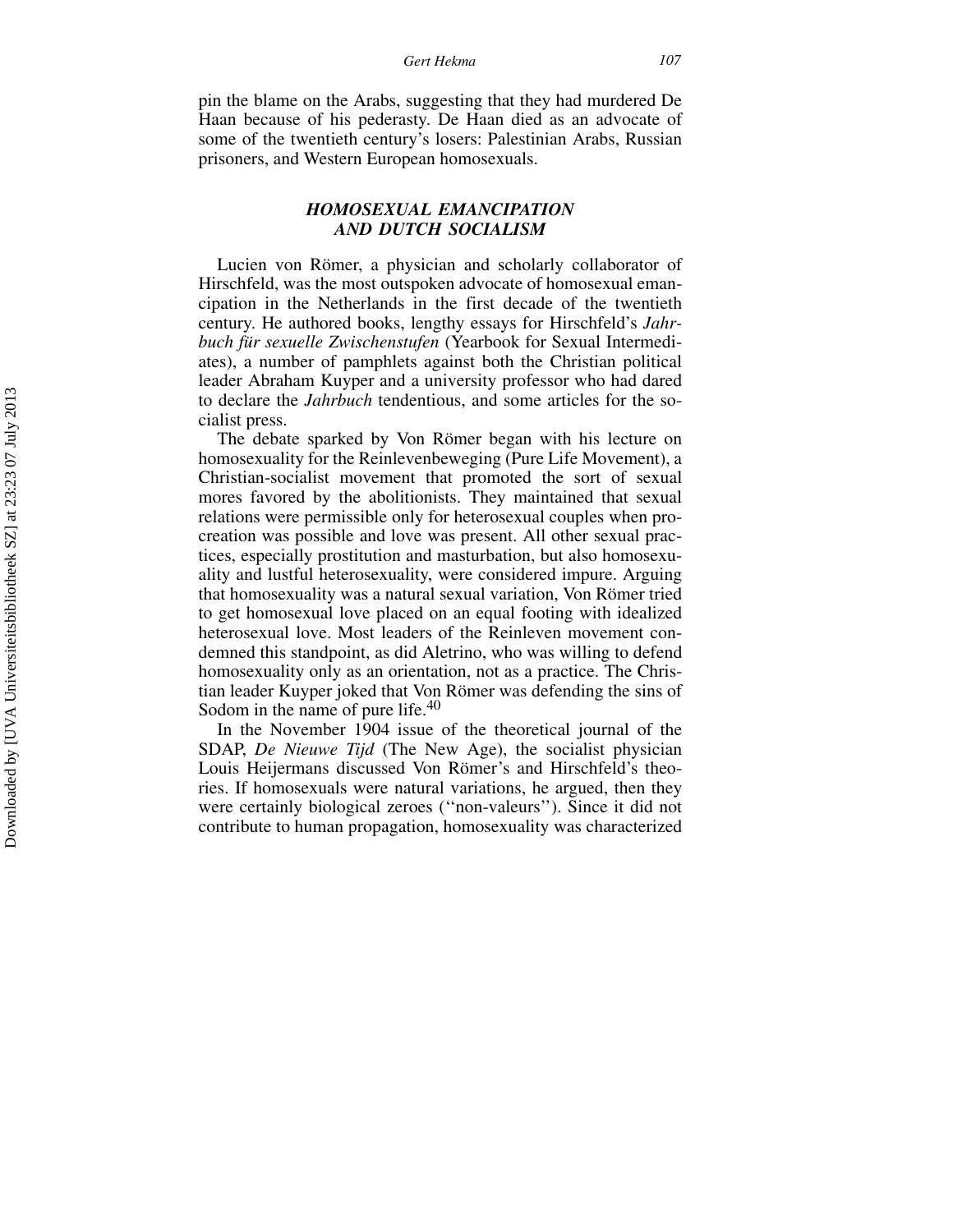by Heijermans as a sick condition to be placed on a par with masturbation. The danger posed by homosexuality was the seduction of normal young men, and the state had to control such corruption. Interestingly, Heijermans stated that there was no socialist explanation for homosexuality.<sup>41</sup> Von Römer replied furiously, charging that his objectivity was being impugned because he was a homosexual-an inference which Heijermans denied. Von Römer reaffirmed his conviction that homosexuality was a natural variation.<sup>42</sup> He elided the sexual side of the homosexual experience, so that Heijermans in his reply again had the opportunity to reproach homosexuals for their sexual escapades.<sup>42</sup>

In 1905, Von Römer published ''Letters to My Friend: Love Life'' in the Flemish socialist monthly *Ontwaking* (Awakening). Here he stated: ''A sexual act does not defile our lives and our souls, nor is the sexual in itself impure and vile, for it is high and holy when it flares up from men's ecstasy of soul at the approach of Beauty and Goodness, at being in a life that knows no misery. But impure and vile is the lewd desire for lust, only for lust itself.<sup>''44</sup> With this spirited article, published outside the realm of Dutch debates, Von Römer concluded the discussion, for no one responded to him anymore.

The single most important contribution to the socialist discussion was a lecture entitled ''Social Examination of Homosexuality'' given by Frank van der Goes, the ideological leader of the SDAP, on November 7, 1907.<sup>45</sup> Van der Goes's position was clear: homosexuality as an orientation had to be acknowledged, but as a practice it had to be ''eradicated'' (an outlook that anticipated the position later taken by Wilhelm Reich and by many churches nowadays). In the ideal socialist state it would no longer exist as a sexual experience. He acknowledged the existence of an innate homosexuality but opined at the same time that homosexuality could be learned. Homosexuality had in some periods been a contagious or epidemic disease: during the Crusades, under certain kings such as Henry III of France, in the German military of his day (the lecture coincided with the Eulenburg scandal in Germany), in countries with sharp class differences such as classical Greece and Rome. It was very rare, Van der Goes maintained, among classless groups--students and workers, for example. Under capitalism and in slave societies,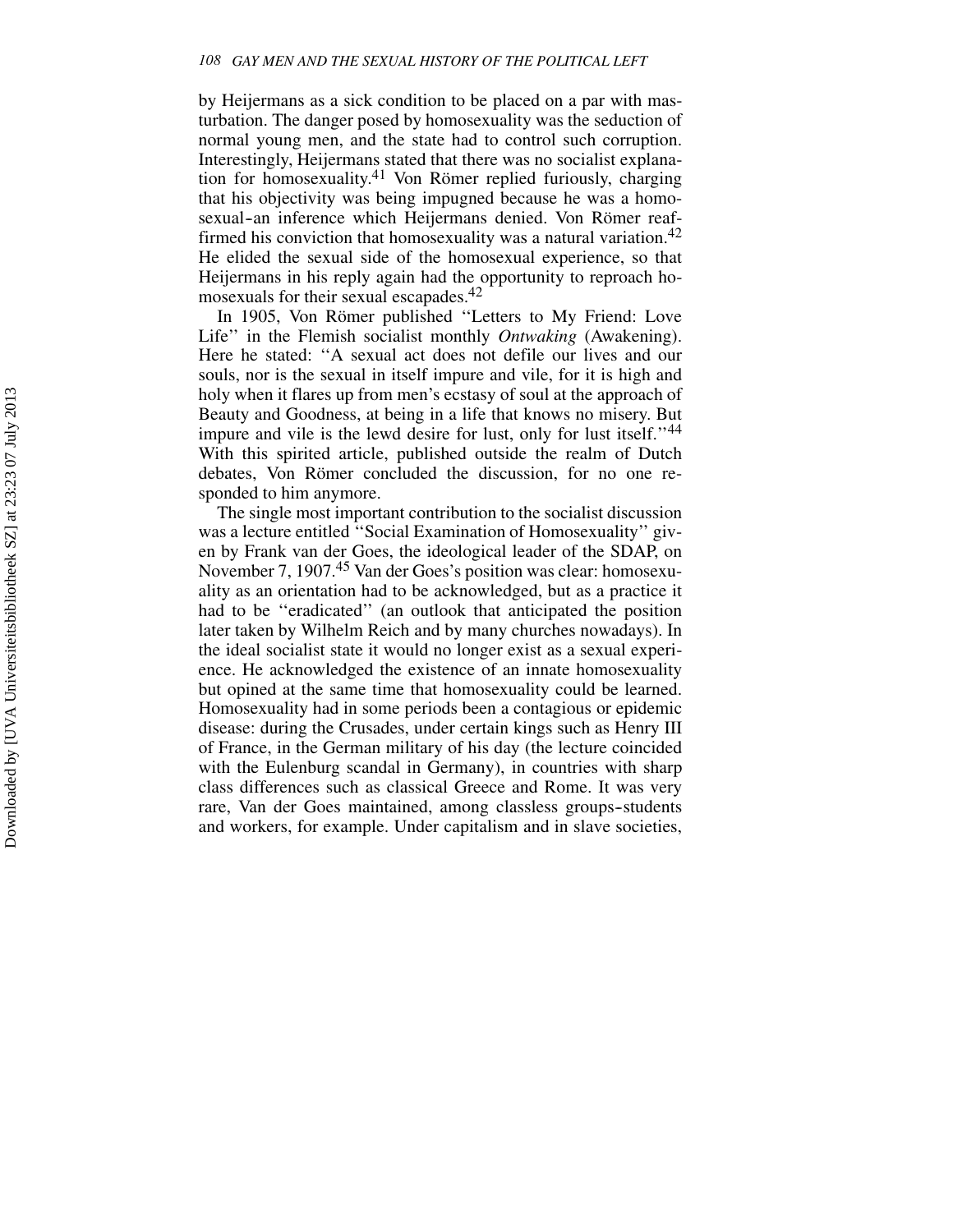it was typically a manifestation of the abuse of power. Such abuses would cease to exist under socialism, when there would be no pleasure outside the realm of labor.<sup>46</sup>

## *PARLIAMENTARY DEBATES*

Debauchery was made a political issue by the Christian parties that held political power in the Netherlands beginning in 1900. Dutch sex laws had already become more restrictive under nineteenth-century liberal regimes, but liberals lacked a political vocabulary to discuss sexuality because of their ideology of private and public spheres: sex was private and should thus be nonpolitical. Starting at the turn of the century, however, and continuing until 1911, Christian leaders hesitantly introduced such legislation into parliament. When new sex laws were first proposed by Minister of Justice Antonius Petrus Laurentius Nelissen, same-sex practices were not even mentioned. Nelissen retired soon afterwards and was succeeded by Edmond Hubert Robert Regout, who had long urged the passage of a special law against homosexual abuses. $47$  As soon as he became minister, Regout proposed an amendment to the original draft (Article 248ter), which penalized the seduction of minors, irrespective of gender, by financial inducement; the amendment (Article 248bis) specifically called for the criminalization of ''lewdness'' with same-sex minors.48

In the parliamentary debates which ensued, three currents could be discerned. The first was supported by the Christian parties that followed Regout in all respects, if necessary quoting the Bible. A second, very active group was the socialists and progressive liberals. They favored defeating Regout's amendment on the homosexual seduction of minors and restoring the original Nelissen draft. A third group consisted of traditional liberals, who rejected both proposals because they interfered too much in private life. In the end, both Nelissen's original draft and Regout's amendment were introduced. Notwithstanding their differences of opinion on the criminalization of homosexuality, all the speakers in parliament-Christians, socialists and progressives, and traditional liberals-made it abundantly clear that they loathed homosexuals, or at best pitied them. The point of the second current, which included the socialists, was that sanctions had to be imposed for the seduction of young women as well as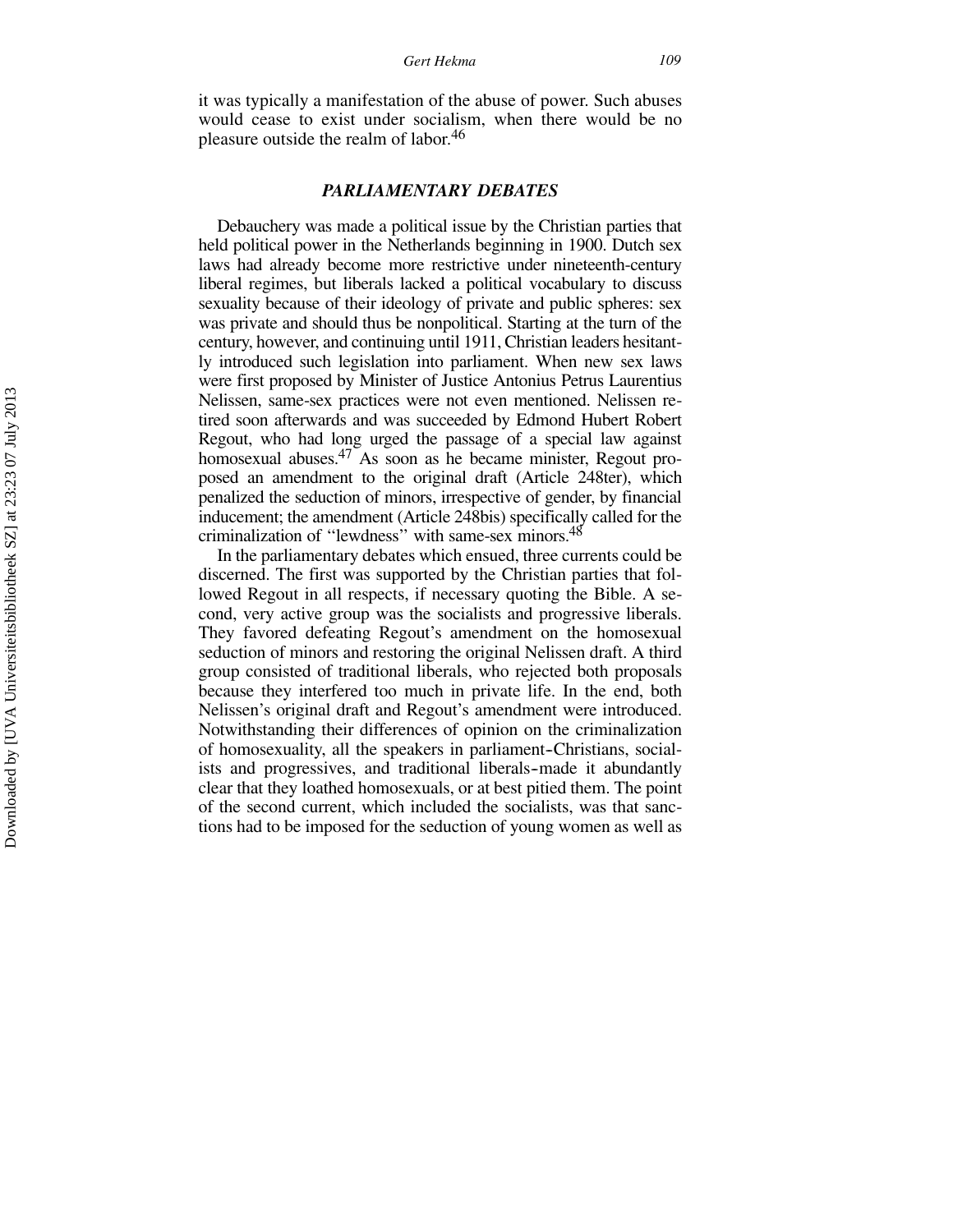young men.49 Moreover, some liberal members of parliament voiced concern that the specific criminalization of homosexual acts might result in the emergence of a homosexual emancipation movement like that in Germany.50 Liberals and socialists wanted to punish seduction by financial inducement, not sexual acts per se. They reasoned that older men could be seduced by younger men or women of means, in which case it would be unjust to hold the senior party guilty; to do so would moreover be an invitation to blackmail. On the level of language, all groups spoke of ''homosexuality''; one traditional liberal used the Latin term ''crimen nefandum,'' and Regout also used the Greek term ''pederasty.''51

At one point in the debate, the leader of the Dutch socialists stated that the criminal law amendment he backed was inspired by the same feeling of morality shared by all other members of parliament.<sup>52</sup> He argued that he was nonetheless opposed to any special criminalization of homosexual acts, as were the liberals and even a respected old Christian leader, Alexander Frederik de Savornin Lohman. The proposal jointly sponsored by liberals and socialists was rejected by a vote of 61 to 22, and Regout's article 248bis concerning homosexual acts with minors passed by a vote of 50 to 34. Thirteen parliamentarians voted against both proposals, but none of them was a socialist.<sup>53</sup> The traditional liberals opposed state moral controls even more strongly than did the socialists, who actually took an active part in drafting the sex laws. The socialist amendment, in revised form, became part of the criminal law.

### *CONCLUSION*

As Wilfried Eissler has found in the case of the German socialists of the Weimar years, Dutch socialists between 1890 and 1911 were quite ambivalent in their attitudes towards homosexuality.<sup>54</sup> Their critique of capitalism led to an anti-liberal outlook that enabled them to join with the Christian parties on many points concerning morality. This was clearly the case with prostitution and in some respects also with homosexuality. On the other hand, liberals never enunciated a consistent political perspective on sexuality, because they considered it a private affair. They relied strongly on the medical profession for a sexual ideology, but this alliance was weak.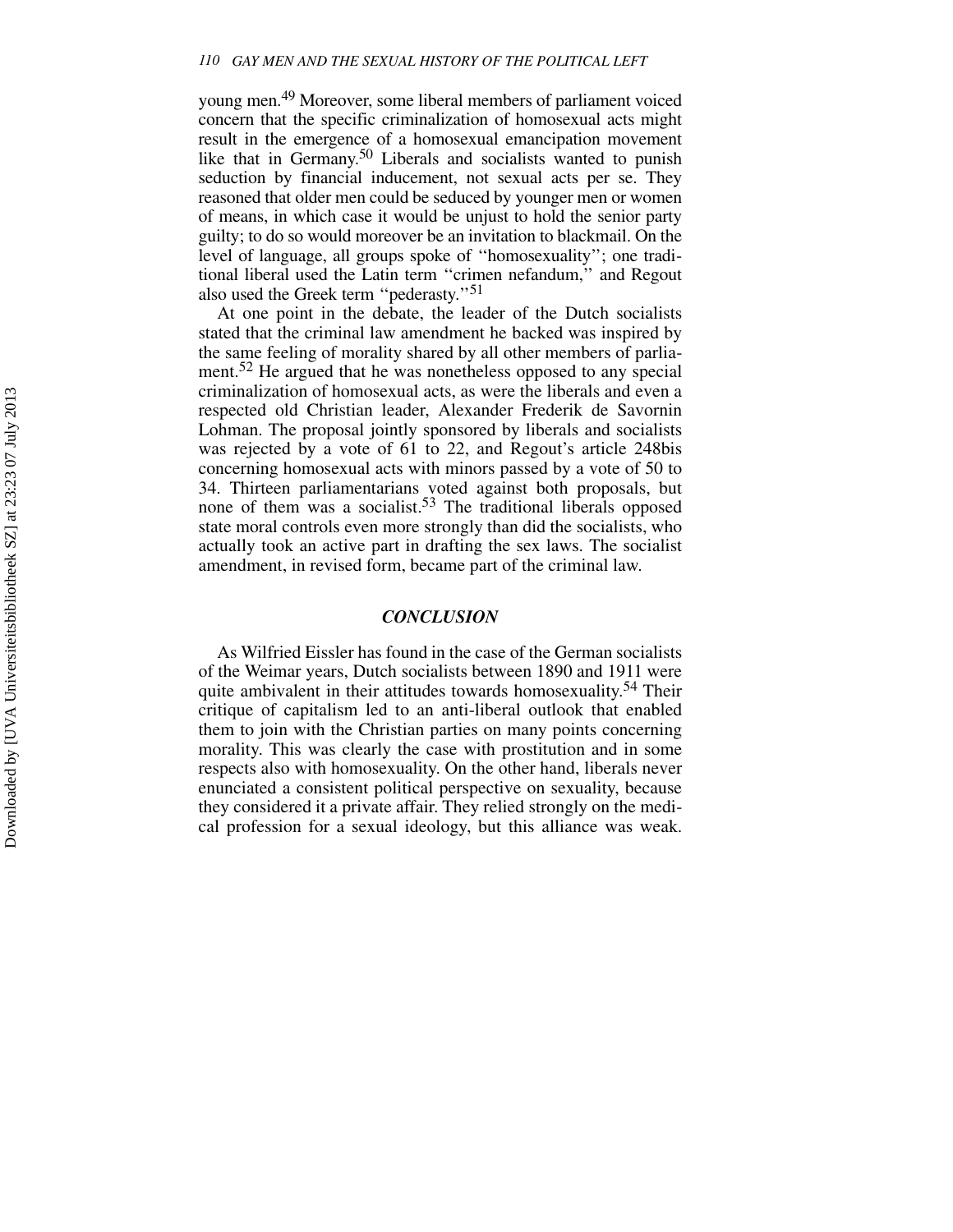While the liberals were in principle opposed to state intervention, in practice they allowed the medical profession to intervene forcibly in private affairs, as in the matter of prostitution. Liberals thus undermined their own position without developing a consistent new ethic. In the absence of a clear-cut ideology, they had to yield the terrain of sexuality to new political groups, such as the Christian parties, feminists, and socialists.

But the socialists likewise did not dare to elaborate an explicit sexual ideology. Moreover, they were too devoted to economic struggles and to an ideology of utility, labor, and rationality to conceive of the importance of moral debates. With both liberals and socialists yielding on this issue to other groups, the Christians found it easy to take the high moral ground. The interventions of the socialists in the parliamentary debate cannot be considered as in any sense liberatory for homosexuals; indeed, quite the contrary. Denunciations of pederasts and inverted lovers in the socialist-oriented yellow press were perhaps most indicative of the popular perspective on homosexuality in leftist circles.

The most explicit socialist text on homosexuality was the 1907 lecture by Frank van der Goes. He stated quite clearly that homosexuality had to be acknowledged as an inborn orientation; and on this point he concurred with homosexual emancipation. But he went on to say that homosexual practices had to be eliminated--if not in capitalist, then in socialist society. The progressiveness of socialists was thus quite limited on the matter of homosexuality. Their negative attitude toward homosexual practices notwithstanding, they opposed Article 248bis, and socialist leaders such as Van der Goes were later the first to sign a petition against this law.<sup>55</sup> The most positive thing we can say about the socialists is that in contrast to the Christian parties, they did not want to use the criminal law to campaign against homosexuals under the prevailing conditions of capitalism. Concerning the socialist state they envisioned for the future, their tactics were to be more in the realm of prevention, as in the case of prostitution: sex education, policies promoting better possibilities for marital life, and marriage itself. Centered on rationality, labor, and utility, traditional socialist ideologies were anti-hedonist and anti-libertarian. In the sphere of sexual practices, they condoned at most a restrained heterosexuality and were fundamentally homophobic.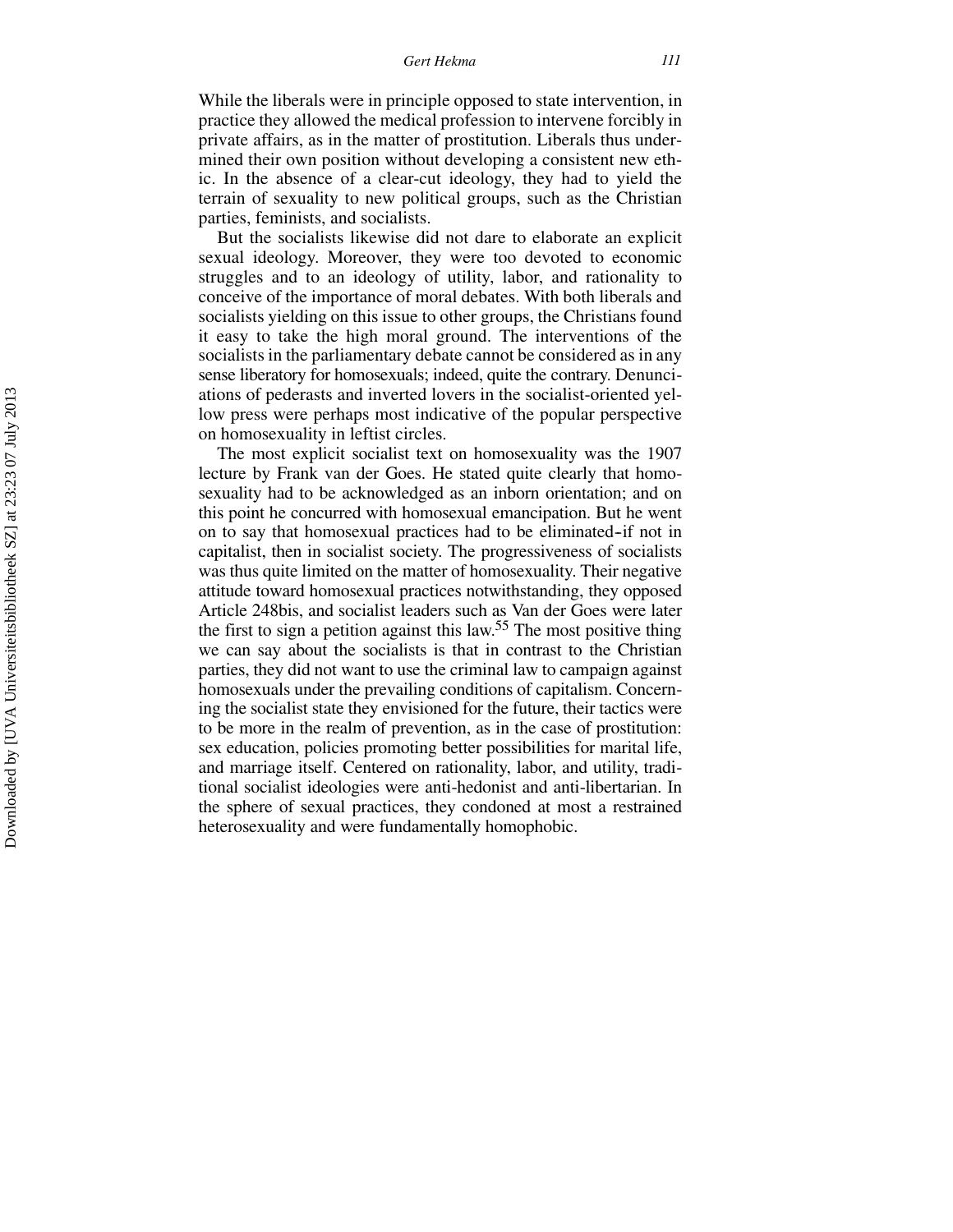#### AUTHOR NOTE

Gert Hekma is Codirector of Homostudies within the Sociologisch Instituut of the Universiteit van Amsterdam. He has published widely on the history and sociology of sexuality and homosexuality, and he was coeditor of *The Pursuit of Sodomy: Male Homosexuality in Renaissance and Enlightenment Europe* (copublished simultaneously as *Journal of Homosexuality*, 16(2)) (New York: Harrington Park Press, 1989). His most recent book deals with homosexuals in the world of sports.

#### **NOTES**

1. The main introduction to the history of homosexuality in this period for the Netherlands is Gert Hekma, *Homoseksualiteit, een medische reputatie: De uitdoktering van de homoseksueel in negentiende-eeuws Nederland* (Amsterdam: SUA, 1987).

2. The main defense of medical control of prostitutes is Alexandre Jean Baptiste Parent Duchatelêt, *De la prostitution dans la ville de Paris* (Paris: Baillière, 1836). See also Alain Corbin, *Les filles de noce: Misère sexuelle et prostitution, 19e siècle* (Paris: Aubier Montaigne, 1978), and Judith Walkowitz, *Prostitution and Victorian Society: Women, Class and the State* (Cambridge: Cambridge University Press, 1980).

3. See Hekma, pp. 149-64.

4. K. H., ''Is ontucht noodzakelijk?'' *Het Maandblad: Getuigen en Redden* 5.3 (March, 1883): 44-45.

5. Gillis van Overbeek de Meijer, ''Boekbespreking,'' *Nederlandsch Tijdschrift voor Geneeskunde* 36, part 2 (1892): 421-22.

6. Pierre F. Spaink, ''Bijdrage tot de casuïstiek der urningen,'' *Psychiatrische Bladen* 11 (1893): 143-65; reprinted in *Honderd jaar homoseksuelen: Documenten over de uitdoktering van homoseksualiteit*, ed. Gert Hekma (Amsterdam: Het Spinhuis, 1992), pp. 40-61.

7. Friedrich Engels, *The Origin of the Family, Private Property and the State* (1883), reprinted in Karl Marx and Frederick Engels, *Selected Works in One Volume* (New York: International Publishers, 1968), p. 511: ''We are now approaching a social revolution in which the hitherto existing economic foundations of monogamy will disappear just as certainly as will those of its supplement--prostitution. . . . Since monogamy arose from economic causes, will it disappear when these causes disappear? One might not unjustly answer: far from disappearing, it will only begin to be completely realized. For with the conversion of the means of production into social property, wage labor, the proletariat, also disappears, and therewith, also, the necessity for a certain-statistically calculable-number of

women to surrender themselves for money. Prostitution disappears; monogamy,

instead of declining, finally becomes a reality-for the men as well."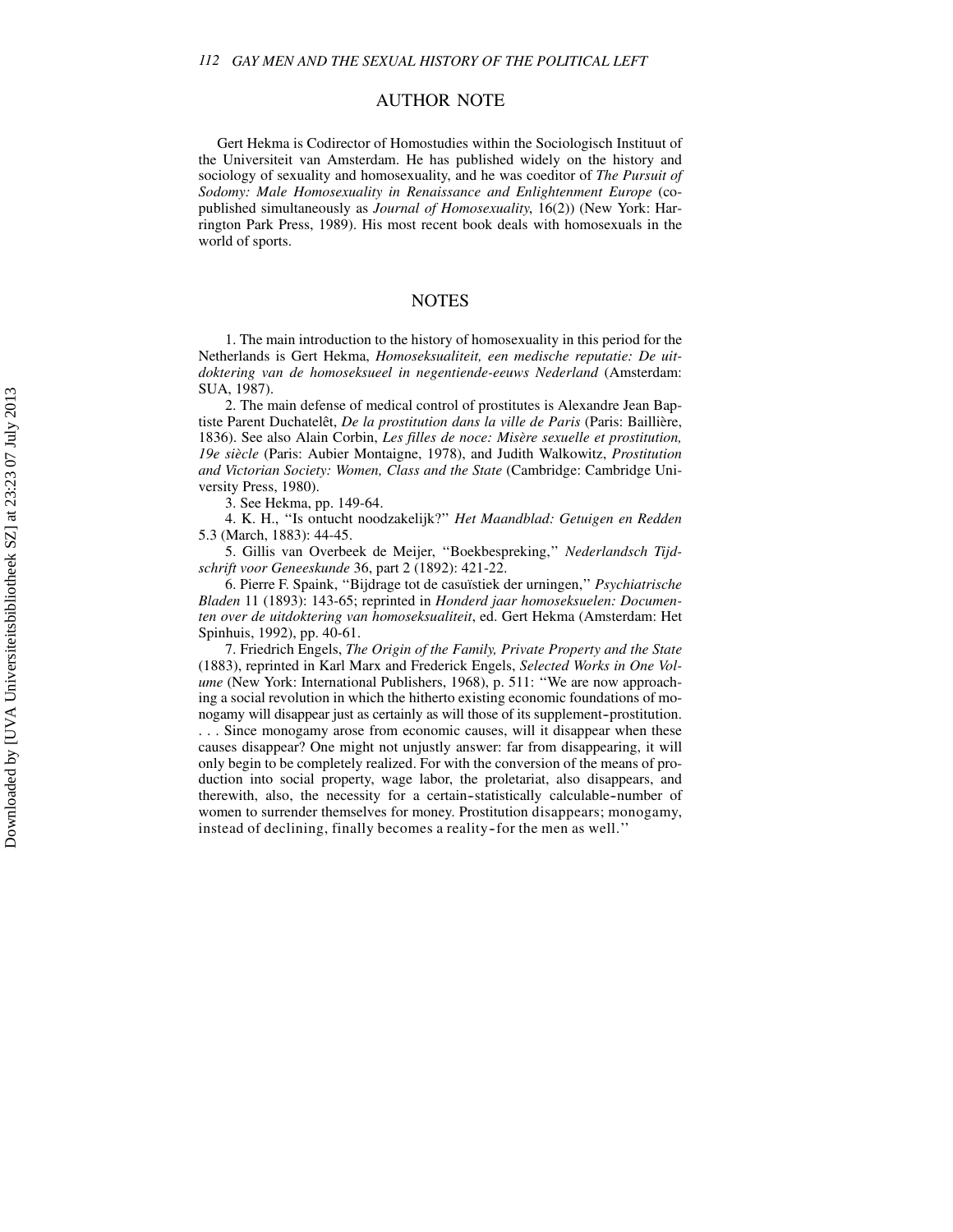8. Marc-André Raffalovich, *Uranisme et unisexualité* (Lyon: Storck; Paris: Masson, 1896) defended homosexual love and simultaneously advocated sexual abstinence for homosexuals, condemning the sexual escapades of Oscar Wilde. Raffalovich was a poet of Russian origin who wrote scholarly works on uranism in French and homoerotic poetry in English. See Timothy d'Arch Smith, *Love in Earnest: Some Notes on the Lives and Writings of English ''Uranian'' Poets from 1889 to 1930* (London: Routledge & Kegan Paul, 1970), pp. 29-34, and Hans Hafkamp, ''Een katholieke apologeet van de kuise mannenliefde: Marc-André Raffalovich (1864-1934),'' in *Pijlen van naamloze liefde: Pioniers van de homo-emancipatie*, ed. Hans Hafkamp and Maurice van Lieshout (Amsterdam: SUA, 1988), pp. 62-67.

9. On Ulrichs, see Hubert Kennedy, *Ulrichs: The Life and Works of Karl Heinrich Ulrichs, Pioneer of the Modern Gay Movement* (Boston: Aylson, 1988).

10. On Kloos and his relations, see Peter van Eeten, *Dichterlijk labirint* (Amsterdam: Polak & Van Gennep, 1963), and Peter Kralt, *De Dichter, zijn Geliefden en zijn Muze: Over de vroege poëzie van Willem Kloos* (Leiden: Dimensie, 1985).

11. See Harry G. M. Prick, *Jongenslief en jongensleed: Karel Alberdingk Thijm als leerling van de kostschool Rolduc; Lodewijk van Deysssel als auteur van De Kleine Republiek* (Nijmegen: Cadans, 1989).

12. See Arnold Aletrino, ''Over uranisme en het laatste boek van Raffalovich (Marc André),'' *Psychiatirsche en Neurologische Bladen* 1 (1897): 351-65, 452-83.

13. See Kees Joosse, *Arnold Aletrino: Pessimist met perspectief* (Amsterdam: Thomas Rap, 1986), and my review ''De strijd van Arnold Aletrino tegen christelijke zedenmeesters,'' *De Groene* (November 16, 1986), p. 17.

14. The major, albeit homophobic, biography of De Haan is Jaap Meijer, *De zoon van de gazzen* (Amsterdam: Polak & Van Gennep, 1967). His major scandal is described in detail by Rob Delvigne and Leo Ross in their introduction to the reprint of J. I. de Haan, *Open brief aan P. L. Tak* (Amsterdam: Peter van Velden, 1982; 1st ed., Amsterdam: Van Cleef, 1905).

15. See Maurice van Lieshout, ''Het ongekende leed van een tropendokter: Lucien von Römer (1873-1965),'' in *Pijlen van naamloze liefde*, pp. 89-95.

16. *L. E. J. Brouwer & C. S. Adama van Scheltema: Droeve snaar, vriend van mij. Brieven*, ed. Dirk van Dalen (Amsterdam: Arbeiderspers, 1984). The diaries of Adama van Scheltema, which contain many passages on male love, are preserved in the Nederlands Letterkundig Museum, The Hague.

17. See, for example, the discussion of Oscar Wilde in *Het Maandblad: Getuigen en Redden* 17 (1895): 86-87.

18. See, for example, Louis Martineau, *De clandestiene prostitutie* (Amsterdam: A. van Klaveren, 1888; 1st French ed. 1885), and Edmond Dupouy, *De prostitutie bij de volken der oudheid* (Amsterdam: A. van Klaveren, 1889; 1st French ed. 1887). Jacobus Schoondermark was the principal Dutch translator of such books and pamphlets on public health, sexual perversion, and neo-Malthusianism. See Gert Hekma, ''De windhandel met een hersenschim: J. Schoondermark (1849-1915),'' in *Pijlen van naamloze liefde*, pp. 68-73.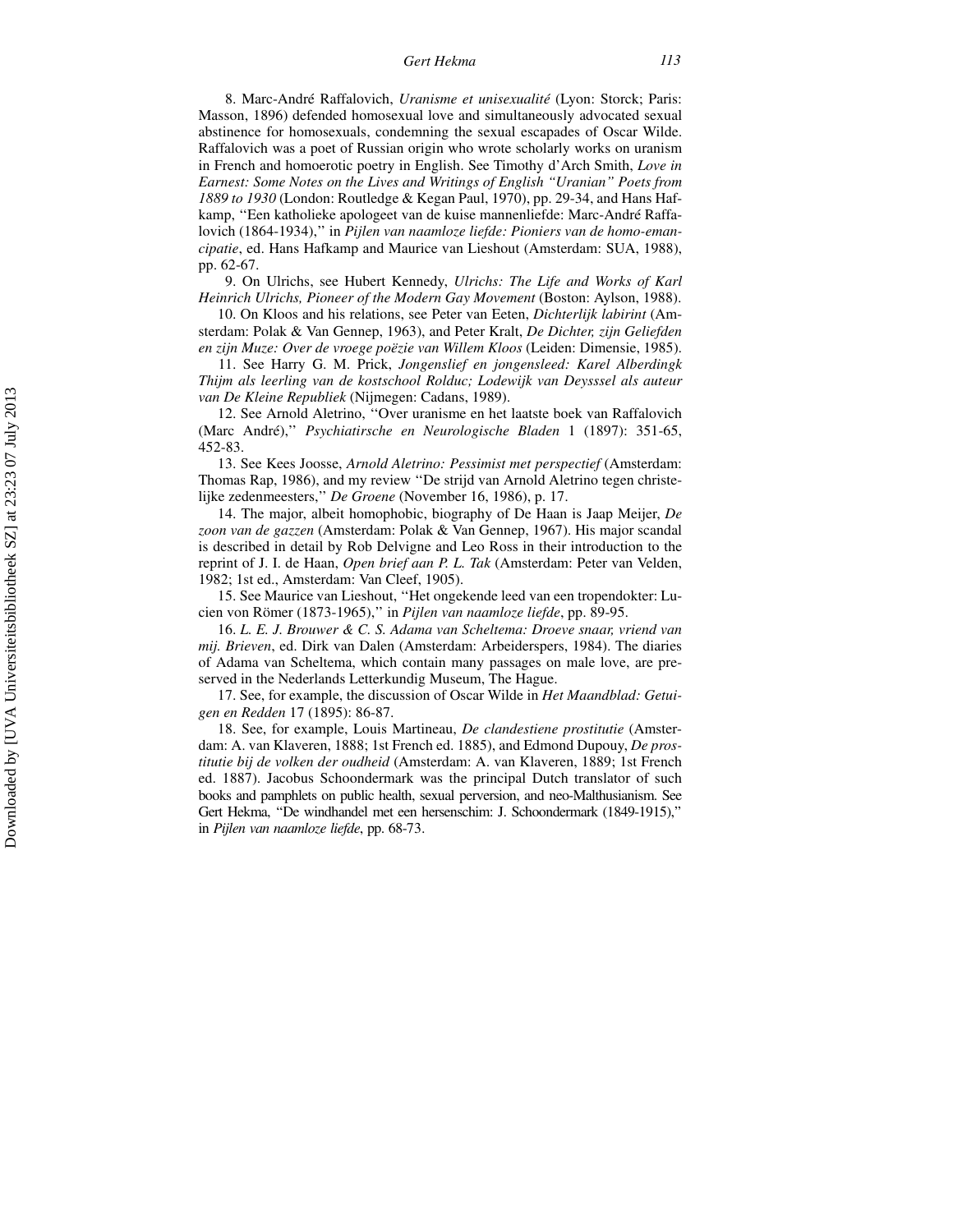19. *De Roode Duivel* 2.20 (December 11, 1893): 3, 4.

20. Ibid., 2.29 (February 12, 1894).

21. Ibid. 2.29 (April 23, 1894); 3.1 (August 6, 1894); 3.2 (August 13, 1894); and 3.3 (August 20, 1894).

22. Ibid. 2.3 (August 20, 1894).

23. Ibid. 5.1 (January 4, 1897).

24. Ibid. 5.8 (February 22, 1897).

25. Ibid. 5.9 (February 29, 1897).

26. Ibid. 5.34 (August 23, 1897).

27. Ibid. 5.50 (December 13, 1897).

28. ''Ontmaskering! Geen genade! Onthullingen uit de Sodom-Sociëteit'' (Amsterdam: no publisher, 1897); the leaflet is in the Gemeente Archief Amsterdam, B (1897) no. 1.

29. *De Amsterdamsche Lantaarn* 1.1 (September 17, 1897): 1.

30. Ibid., p. 3

31. Ibid. 1.3 (October 2, 1897): 1; 1.5 (October 16, 1897): 1.

32. Ibid. 1.5 (October 16, 1897): 1.

33. Ibid. 1.11 (November 27, 1897): 1. A few weeks earlier, mention had been made of a hairdresser who wanted to start an asylum in Italy or Spain ''where men can love each other''; ibid. 1.8 (November 6, 1897): 2.

34. Ibid. 1.24 (February 26, 1898): 4; continued in the next issue 1.25 (March 5, 1898): 4. On the place of the implicated bar, there is nowadays a gay/lesbian restaurant ''De Huyschkamer.'' The next issue of *De Amsterdamsche Lantaarn* again featured George Hermans, 1:26 (March 12, 1898): 4.

35. Jacob Israël de Haan, *Pijpelijntjes* (Amsterdam: Van Cleef, 1904); reprinted with an afterword by Wim J. Simons, ''De geschiedenis van een onzedelijk boek'' (The Hague: Kruseman, 1974).

36. Arnold Aletrino, ''La situation sociale de l'uraniste,'' in *Actes du cinquième congrès international d'anthropologie criminelle* (Amsterdam), pp. 25-36; the lecture itself appears on pp. 473-94, along with the discussion in which Lombroso, among others, participated.

37. On the novel and the scandal it provoked, see Joosse, pp. 154-66.

38. The best account of the scandal is by Delvigne and Ross (see note 14).

39. Jacob Israël de Haan, *In Russische gevangenissen* (Amsterdam: Maatschappij voor Goede en Goedkoope Lectuur, 1913).

40. Lucien S. A. M. von Römer, ''Boekbespreking,'' *Rein Leven* 2.9 (March, 1903): 63-66. A discussion follows in the issues 3.9-12 (March-June, 1904), ending with an official debate at the General Meeting of the Movement, which resolved to combat homosexual acts on principle; see 4.3 (September, 1904). The discussion is aptly summarized by Von Römer himself in *Ongekend leed* (Amsterdam: G. P. Tierrie, 1904), pp. 51-77; reprinted in *Honderd jaar homoseksuelen* (see note 6), pp. 152-78.

41. L. Heijermans, ''Het derde geslacht,'' *De Nieuwe Tijd* 9 (1904): 774-79.

42. Lucien S. A. M. von Römer, ''Nogmaals het derde geslacht,'' ibid., pp. 857-62.